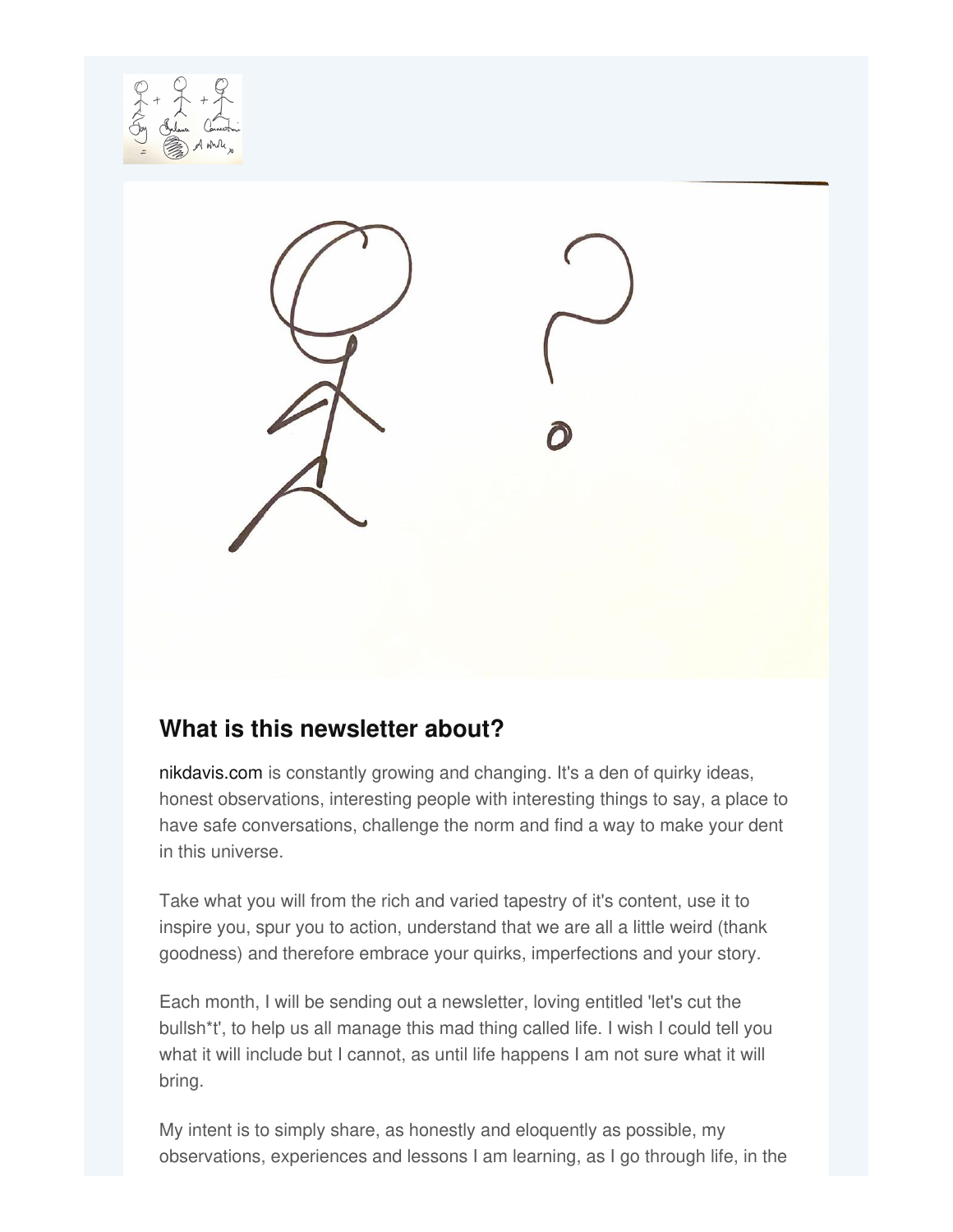hope they will help others too.

And please remember, we are all enough, we can all take the next best step and we can all create change in this world, should we choose to simply believe in the one person capable of doing so - ourselves.

### **What is nikdavis.com about?**

[nikdavis.com](http://www.nikdavis.com) is a work in progress, a combination of all of my diverse facets mother, wife, management consultant, writer, coach, change maker and a passionate believer in the potential of the human race.

nikdavis.com is about transformation, at an individual and organisational level.

It exists to help us all define a truer reality, to embrace our weaknesses just as much as our strengths, to connect at a much deeper and more meaningful level with our fellow human beings and to find a way to live, work and play in a sustainable and humane way.

It's a seemingly diverse combination of management consultancy, individual mentoring and personal story telling, all brought together by the common thread of humanity - putting people at the heart of everything I do, from delivering large scale business transformations, to simply showing up and owning up as transparently and honestly as I can.

Everything always comes back to people, we may weave our skills and experience into environments, challenges and opportunities, but none of that will succeed without the sturdy foundations of people.

# **The thing that is occupying my thoughts this month**



It is always about getting through the complex to the simple - seeing and understanding our challenges and opportunities, but not being so

immersed in them, that we loose the ability to look at them objectively.

We are always at risk of being over-ruled by our ego, of operating particularly in times of adversity, from a negative, fear based foundation, that sees the worst in people and banishes trust and empathy from it's approach.

The real solution is not to ban the ego, or fear, or mis-trust, but to be aware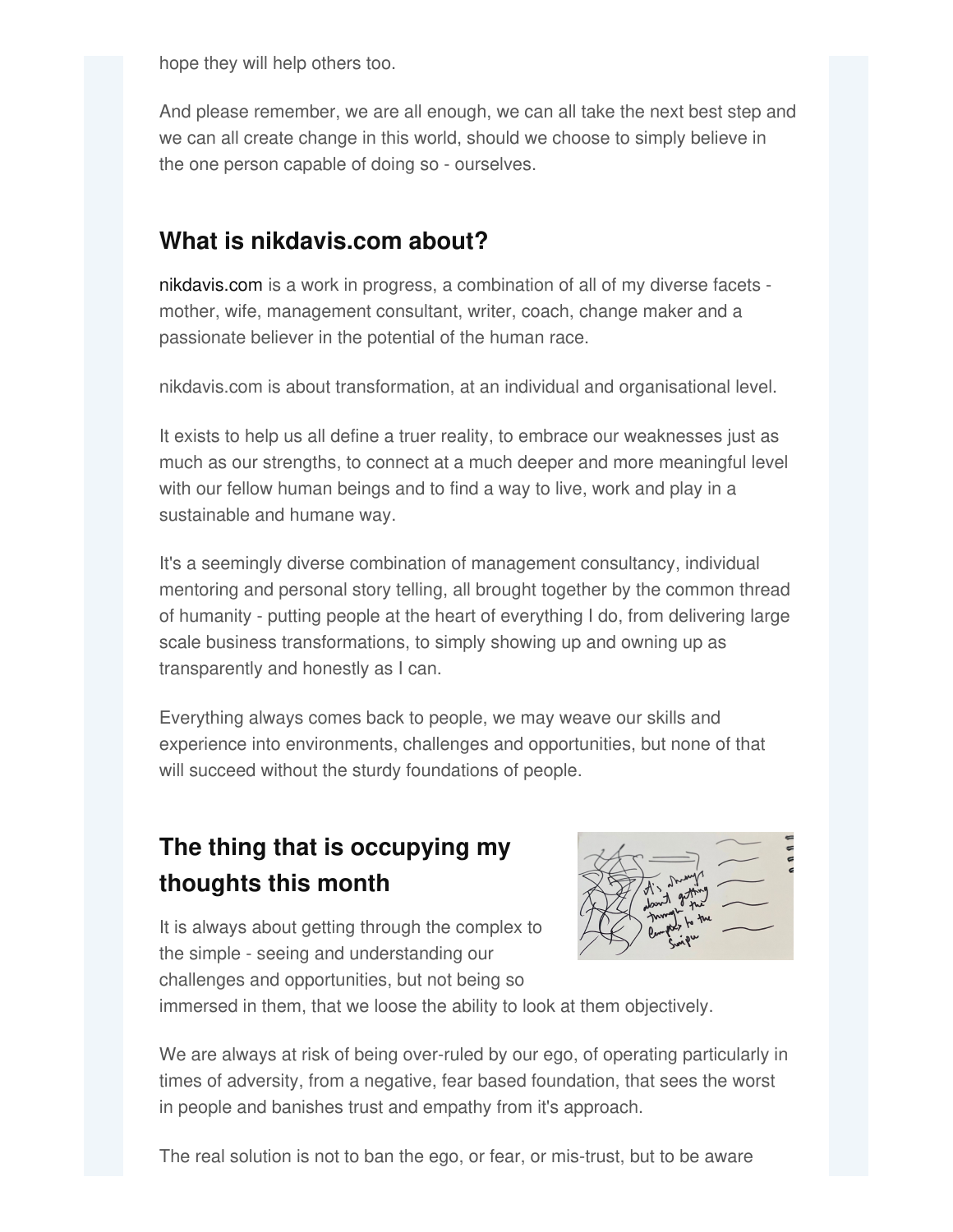when it rises up in us, to question why it is there and by doing so understand it's root cause.

And once we have that clarity, the situation we find ourself in becomes so much simpler - because we can start to separate that which is true, from that which we fear to be true.

And hence the process of moving from the complex to the simple is underway.

Next time you start to feel anxious, impatient, negative, or aggrieved by an event, action or situation, just take a moment to pause for thought, to ask yourself what it is that you are really feeling and whether it is based on truth, or simply the fear of a potential truth.

And then choose trust, choose compassion, choose love, choose giving yourself and others the benefit of the doubt, raise the level of energy you put into the situation and observe how that impacts those around you - I think you might be pleasantly surprised.

### **Why I'm taking a break from social media**

I'm taking a break from social media.

I'm taking a break because it distracts me, a lot.

I've got piles of books that need reading.

I've got lists of articles that need writing.

I've got stacks of ideas, thoughts and experiences that need sharing.

And I am wasting enormous amounts of time and money, getting pulled into stuff that doesn't achieve any of the above.

And I'm procrastinating and buying far too much sh\*t, that I simply do not need, because it looks pretty, gives me a quick hit and allows me to avoid the real stuff.

So, I've deleted the apps and I'm off to do the work I said I would.

My mad ramblings and consulting ideas will be on my website at:

[www.nikdavis.com](http://www.nikdavis.com)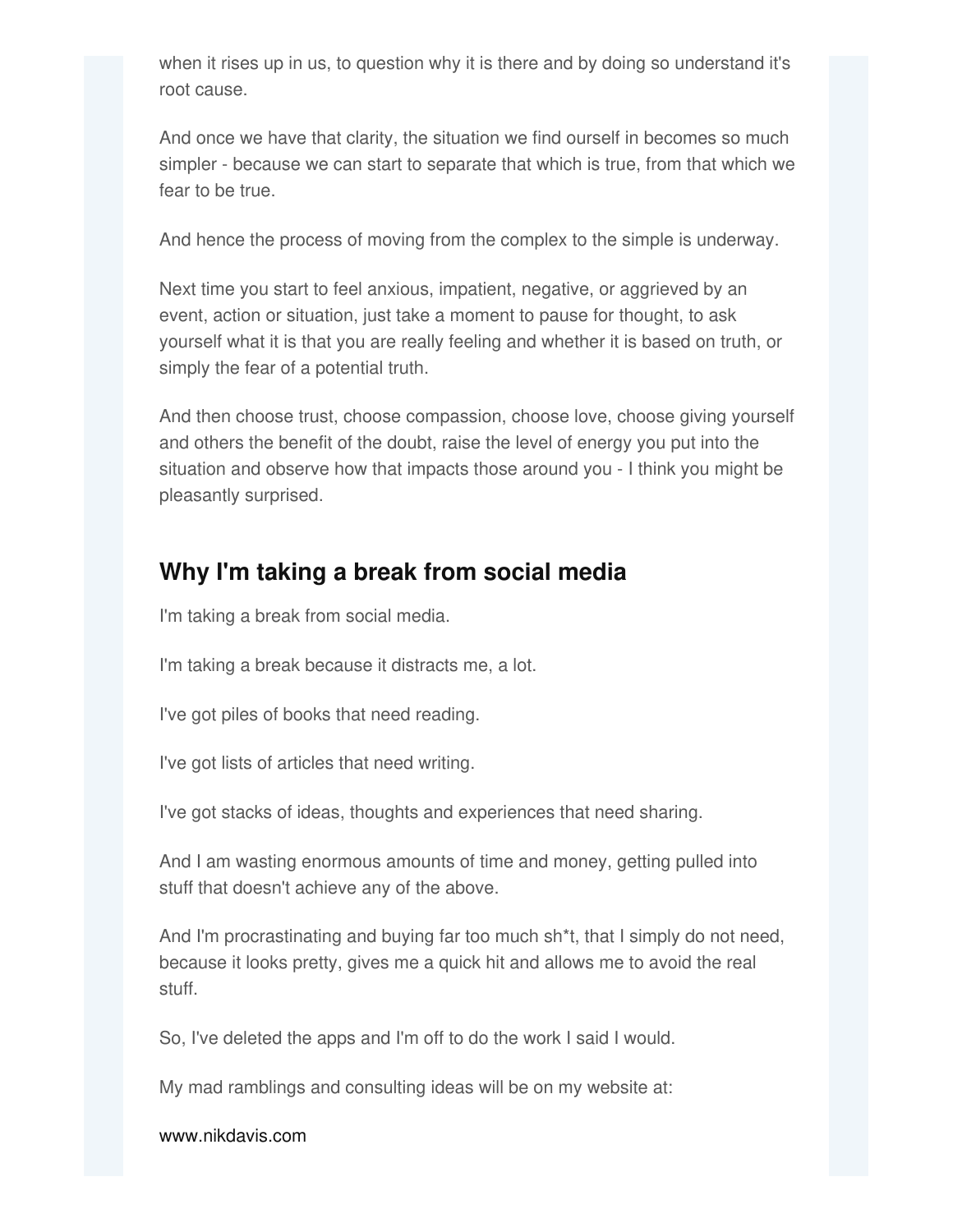My ideas for sustainable living, fashion and living the good life will be on my website at:

#### [www.lillyisabella.co.uk](http://www.lillyisabella.co.uk)

My vlogs on whatever part of life is occupying my thoughts, or driving me mad, on any given day, will be on my you tube account at:

#### [https://www.youtube.com/channel/UCaNi8d98FcSANPgvwck4rOg](https://lnkd.in/dTPaRgA)

And when I've got something important to share, that I've actually done the work on and given myself space to really create something meaningful, then I'll share it.

Until then, I'm off to gaze at my navel, write this newsletter and manage the hell out of this mad thing call life.

### **Who is holding my hand right now?**

I've spent a serious amount of time procrastinating and avoiding doing the work on myself and for myself, but this year something has shifted in me - perhaps the ever increasing credit card bill, a physical representation of how I distract myself from the important stuff, perhaps a fleeting return to full-time work that left me shattered and questioning what my future career really needs to look like, or perhaps it was just time to make a change.

Over the last few years I have met and discovered lots of people, all seemingly random, but of course I'm sure I was meant to meet them and they have all been patiently waiting to help me. And a few weeks ago I decided to stop faffing around, get off the fence and start doing the work - and no I do not know where it will all lead, or how it will all come together and that's ok. I'm following my heart and my instinct and somehow I know that it will all work out in the end.

The first step was to accept support from Kate Griffiths who runs Whole Self Leadership [\(www.wholeselfleadership.com](http://www.wholeselfleadership.com)). Kate is a spiritual coach who uses colour to help people understand the limiting beliefs and experiences we have and find their path to step into their true potential with love and light. I've had 2 sessions with Kate and am due to have my 3rd session soon - I have postponed this session thus far, not because I'm avoiding it, but because I wanted to have the space and time required to really commit to the work I know I will need to do. Kate's approach brings out some deep seated issues and truths about my path in life and that is why it can create such transformational shifts, if you are prepared to really show up to all that she has to offer.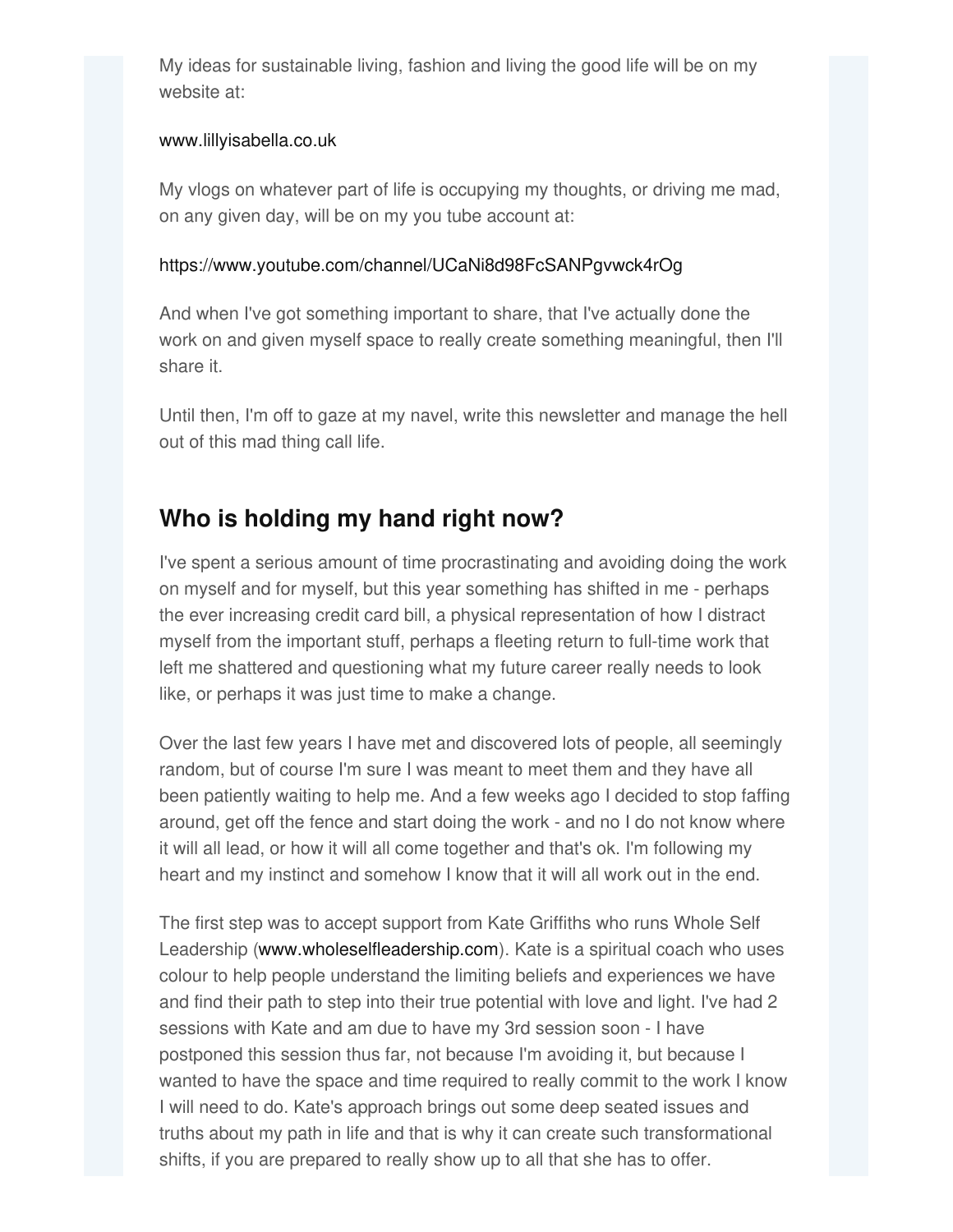The next step was to start work with a coach, to finally get me off my arse, to design the business that I really want to run and get cracking on the next stage of my career (I'm 50 this year so I really do need to get a wiggle on). And I have been truly blessed to be able to work with Emily Davidson, an intrepid explorer, a beautifully humble and giving human being and possibly the best coach I have ever experienced - her coaching website is [www.emilydavidsoncoaching.com](http://www.emilydavidsoncoaching.com). I've had 3 sessions with Emily so far, we meet weekly and I've achieved more progress, clarity and peace in my work in the last month, than I have achieved in the last 2 years. My testimonial for Emily is simply that her coaching is life changing and I am beyond grateful to her.

And as a result of all of that I am attending my first TLC (Tender Loving Care) course this Friday. The course is the first step on my journey to becoming a soul midwife. Ever since watching my dad die a sh\*tty death from cancer, I have wanted to make the experience better for others. I so wished I could have been better prepared for my dad's death, supported him more, understood more and helped us both to be less scared. But sadly I cannot turn back time and perhaps my dads parting gift to me was this, to find a a way to provide compassionate, spiritual support to others, as they depart this world to embark on their next chapter and help us all to be able to think about death with a little less fear, a little more understanding and a lot more love. I met Rachael Field who runs Eva and Alma [\(www.evaandalma.com](http://www.evaandalma.com)) when I was looking into my own emotional wellbeing whilst experiencing acute grief. I find that Rachael is a rare and peaceful soul, whose beautiful energy I have no doubt, will be able to guide me through this course and whatever next steps I decide to take with love, grace and peace.

And finally for this month, I took the leap and enrolled on Jame's Victore's Perfection, Procrastination and Productivity course [\(www.jamesvictore.com](http://www.jamesvictore.com)). I simply adore James Victore, his book Feck Perfuction spoke to my soul, he always inspires me to action and I just knew it was time to stop procrastinating and get on and do the work I am meant to.

So, they are the people holding my hand right now, as I simply take the next best step in this mad thing called life.

#### **Having an honest conversation about mental health**

My dear friend, Asha Pillai works tirelessly to help raise awareness of and support people facing mental health struggles. To this end, she has set up a facebook group to provide support, allow people to share their stories and most importantly, reach out for support if they need it.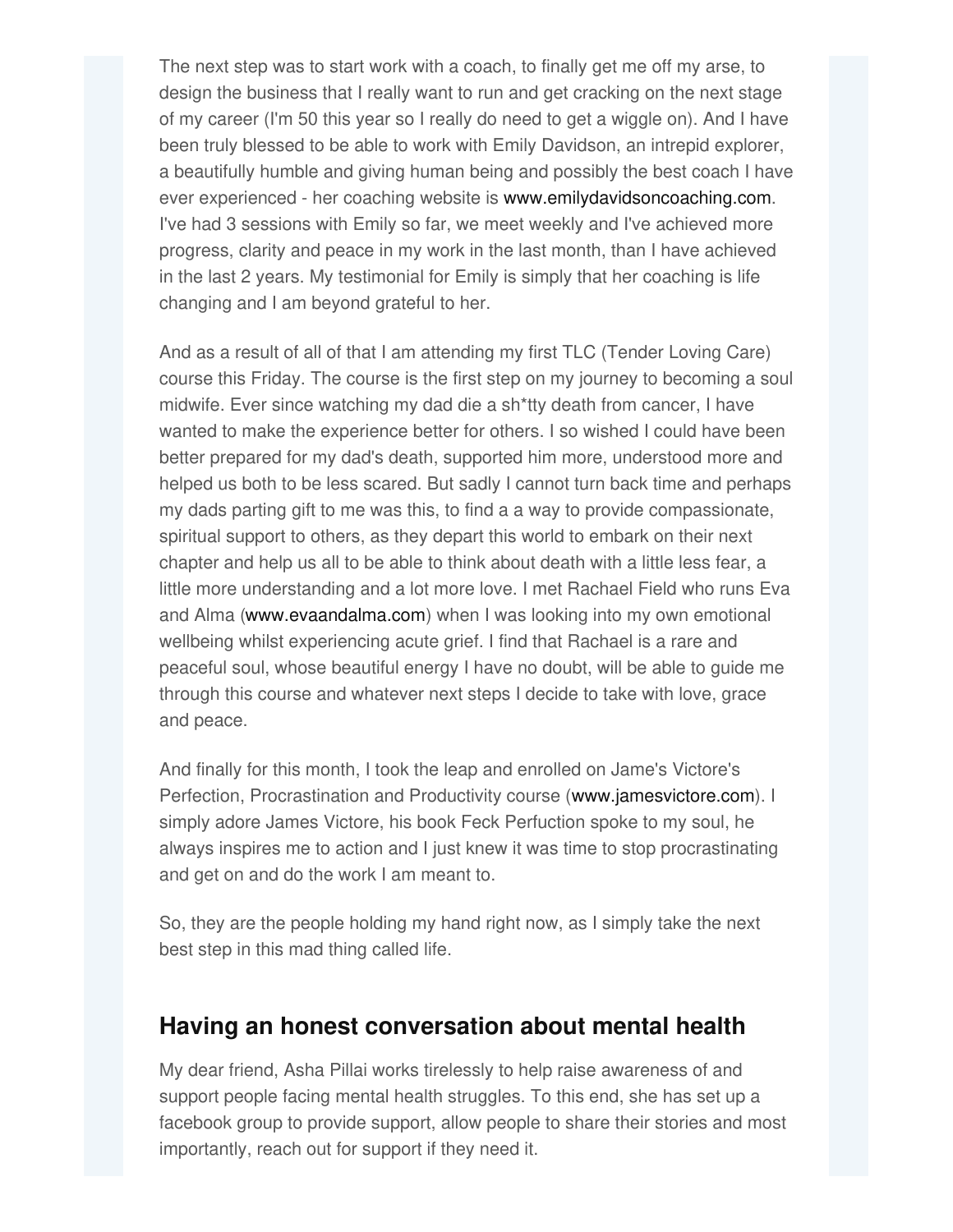#### [Managing](https://www.facebook.com/groups/294231208611733) mental health facebook group

I am passionate about challenging the stigma associated with mental health, getting behind the rhetoric and really understanding what not being ok means and helping people to embrace all of their story, without shame or fear of judgment.

I am currently recording a series of vlogs which share my own personal experiences with depression, how it felt, how I moved forward and what I have learnt from them. The first of these vlogs can be viewed on my you tube channel via the link below. These vlogs are as ever, raw, unfiltered, definitely unedited, but honest and shared with a genuine intent to help others.

#### My [experiences](https://youtu.be/48Fa4T0VSSc) with depression

I am not ashamed of my experiences - they are part of the rich tapestry that has made me who am today, capable of sharing all of myself, loving deeply, laughing loudly and embracing all that life has to offer. I am grateful to them for allowing me to grow, accept all of who I am, learn to get to know myself and connect with my fellow human beings with love and compassion.

## **Let's talk**

Every Friday from 4-5.30 pm, I will be running sessions for a handful of people to meet up virtually and talk - that's it, just talk.



This really is just a conversation, to create some headspace, pause for thought, to share our perspectives, fears, challenges and joy and to harness the power of 'me too' - to drive some much needed human connection, where we can 'show up and own up', completely as ourselves without fear of judgement.

I do have a few rules and they are really simple - be honest, be you and be kind.

It's ok for the conversation to be raw and unfiltered - that's the point. It is in our human messiness that we find genuine connection, acceptance of ourselves and a deeper understanding of others.

It would be great if you would like to join me - please do not prepare or overagonise about what you will or will not say. Simply allow yourself to turn up wholly and see where it goes from there.

You can register for these conversations by following the link below.